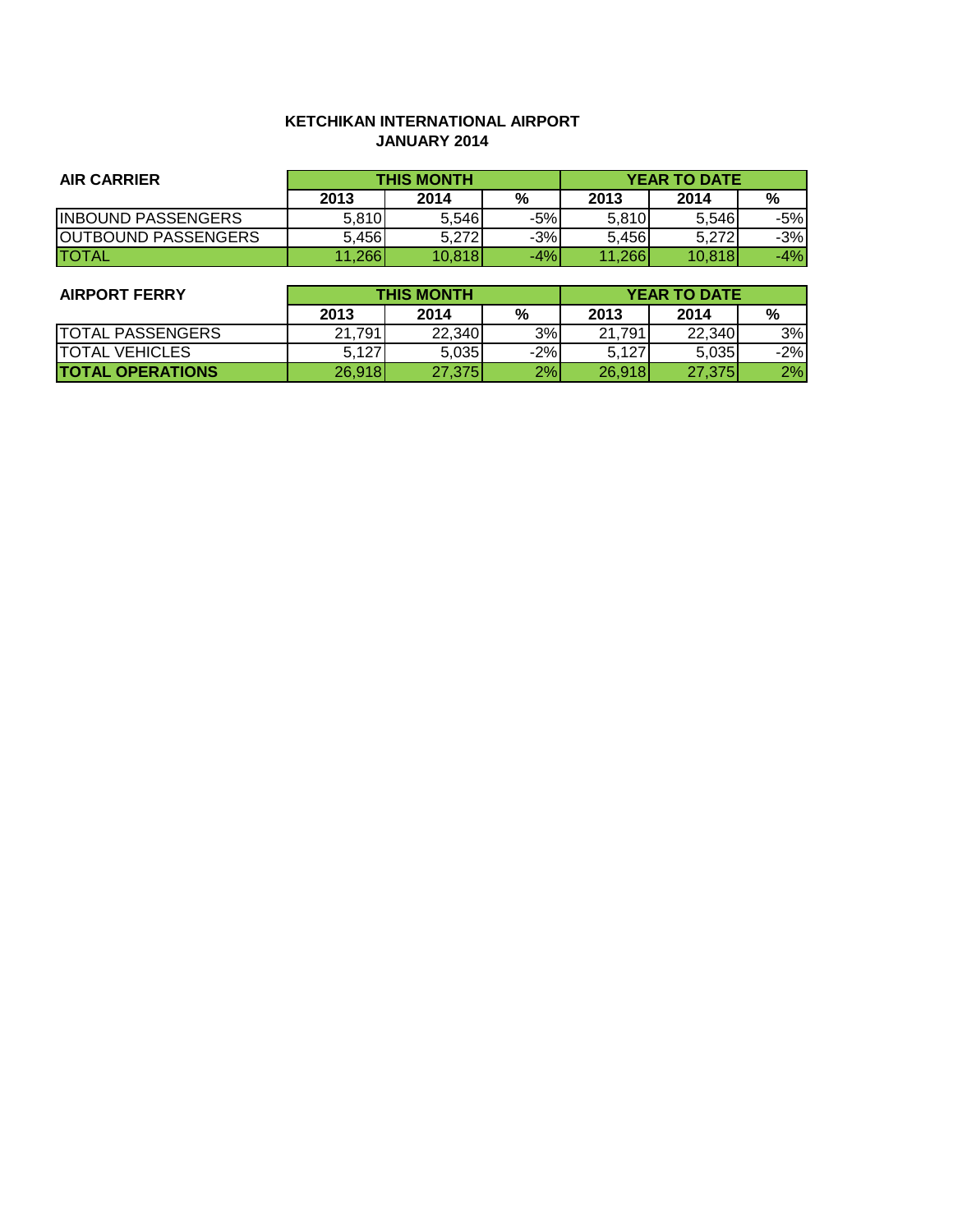## **KETCHIKAN INTERNATIONAL AIRPORT FEBRUARY 2014**

| <b>AIR CARRIER</b>         | <b>THIS MONTH</b> |        |    | <b>YEAR TO DATE</b> |        |       |
|----------------------------|-------------------|--------|----|---------------------|--------|-------|
|                            | 2013              | 2014   | %  | 2013                | 2014   | %     |
| <b>INBOUND PASSENGERS</b>  | 4,949             | 5.122  | 3% | 10.759              | 10.668 | $-1%$ |
| <b>OUTBOUND PASSENGERS</b> | 4,876             | 5,066  | 4% | 10.332              | 10.338 | 0%    |
| <b>TOTAL</b>               | 9,825             | 10,188 | 4% | 21.091              | 21,006 | 0%    |

| <b>AIRPORT FERRY</b>    | <b>THIS MONTH</b> |        |       | <b>YEAR TO DATE</b> |        |       |
|-------------------------|-------------------|--------|-------|---------------------|--------|-------|
|                         | 2013              | 2014   | %     | 2013                | 2014   | %     |
| <b>TOTAL PASSENGERS</b> | 18,981            | 19,091 | 1%    | 40.772              | 41.431 | 2%    |
| <b>ITOTAL VEHICLES</b>  | 4.732             | 4.526  | $-4%$ | 9.859               | 9.561  | $-3%$ |
| <b>TOTAL OPERATIONS</b> | 23,713            | 23,617 | 0%l   | 50.631              | 50.992 | 1%    |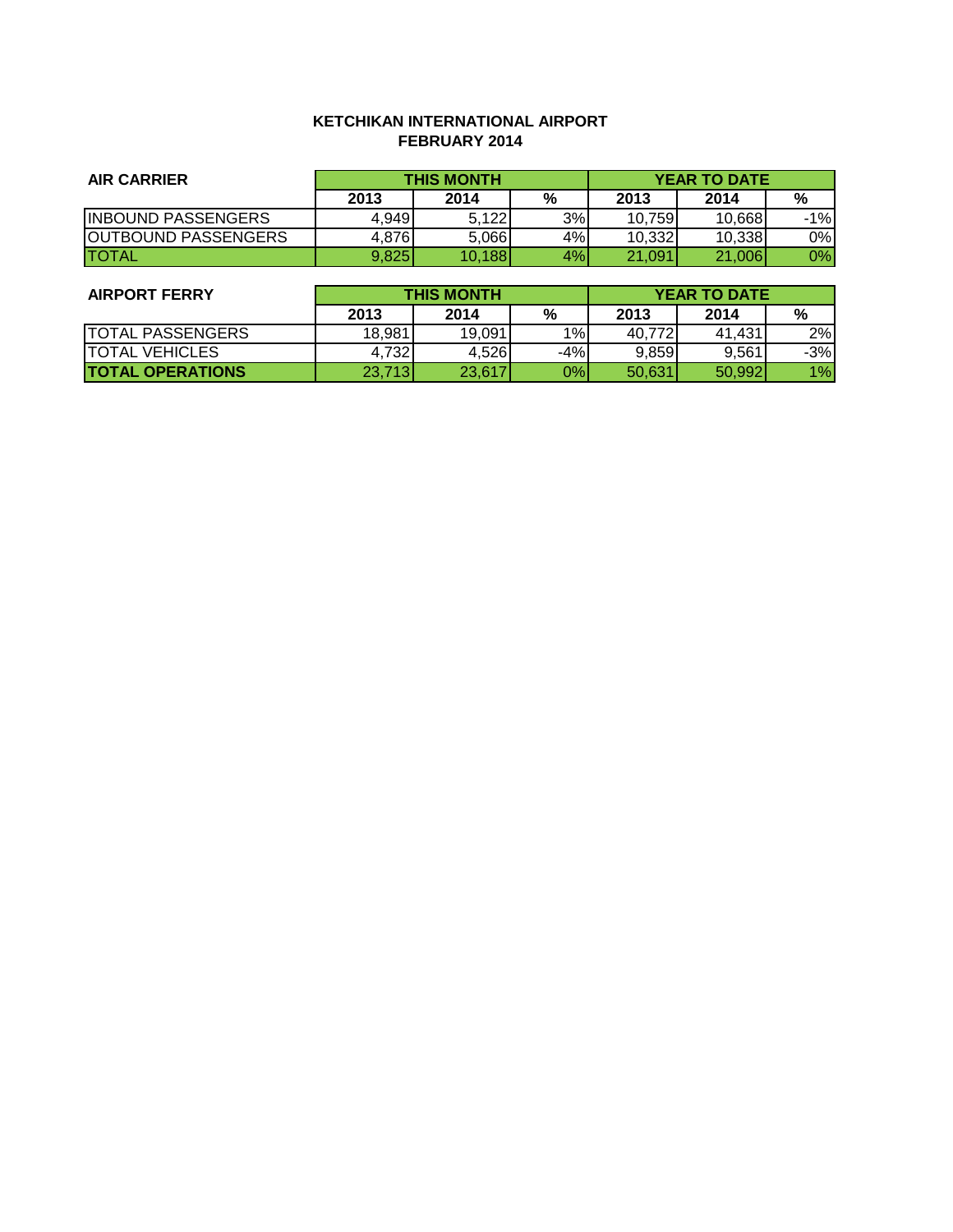## **KETCHIKAN INTERNATIONAL AIRPORT MARCH 2014**

| <b>AIR CARRIER</b>         | <b>THIS MONTH</b> |       |        | <b>YEAR TO DATE</b> |         |        |
|----------------------------|-------------------|-------|--------|---------------------|---------|--------|
|                            | 2013              | 2014  | %      | 2013                | 2014    | %      |
| <b>INBOUND PASSENGERS</b>  | 6,472             | 4,696 | $-27%$ | 17.231              | 15.364  | $-11%$ |
| <b>OUTBOUND PASSENGERS</b> | 6,028             | 4.017 | $-33%$ | 16.360              | 14.3551 | -12%   |
| <b>ITOTAL</b>              | 12,500            | 8.713 | $-30%$ | 33.591              | 29.719  | -12%l  |

| <b>AIRPORT FERRY</b>    | <b>THIS MONTH</b> |        |     | <b>YEAR TO DATE</b> |        |    |
|-------------------------|-------------------|--------|-----|---------------------|--------|----|
|                         | 2013              | 2014   | %   | 2013                | 2014   | %  |
| <b>TOTAL PASSENGERS</b> | 22.483            | 24,854 | 11% | 63,255              | 66.285 | 5% |
| <b>TOTAL VEHICLES</b>   | 5,321             | 5,898  | 11% | 15,180              | 15.459 | 2% |
| <b>TOTAL OPERATIONS</b> | 27,804            | 30,752 | 11% | 78,435              | 81.744 | 4% |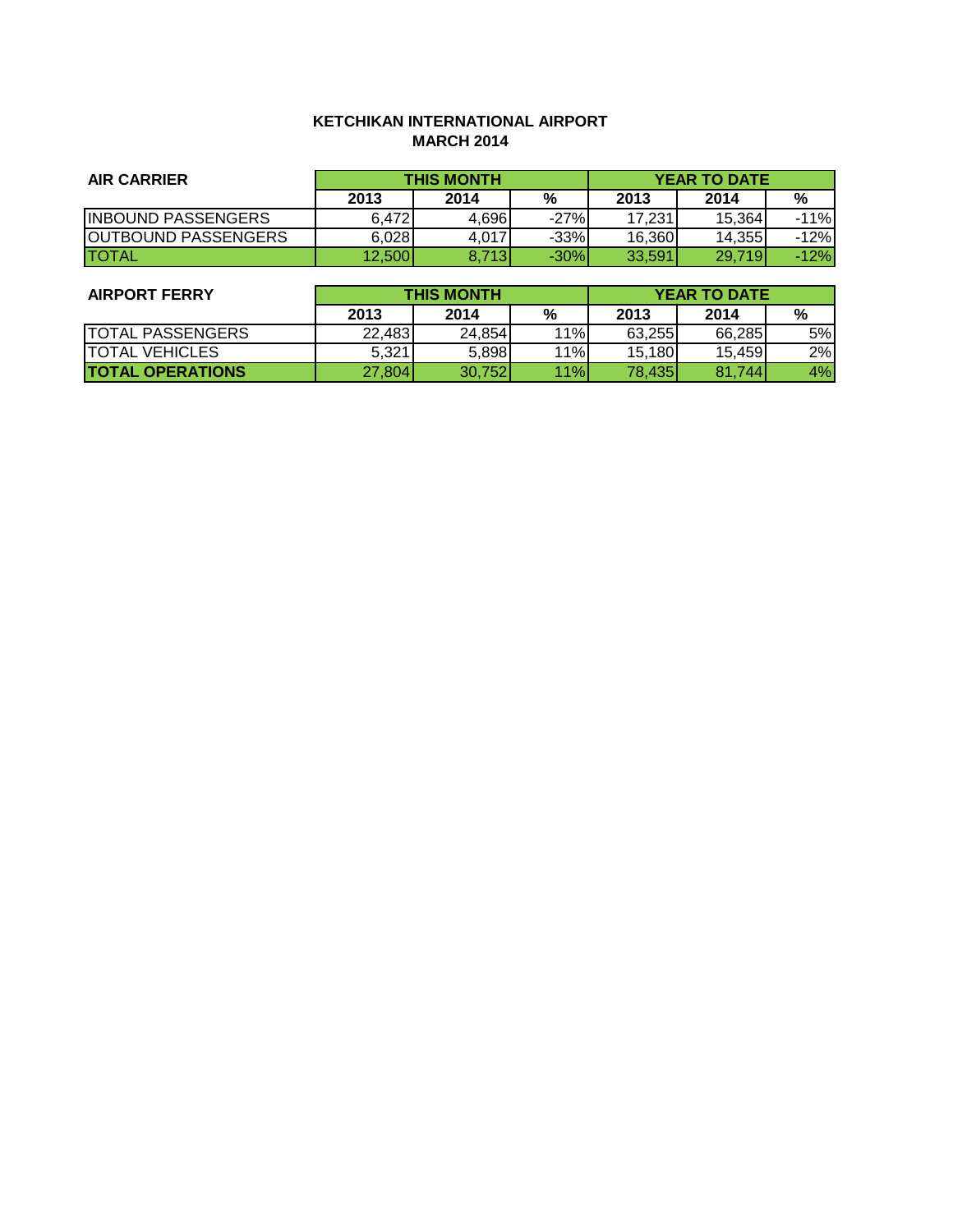## **KETCHIKAN INTERNATIONAL AIRPORT APRIL 2014**

| <b>AIR CARRIER</b>         | <b>THIS MONTH</b> |       |        | <b>YEAR TO DATE</b> |        |        |
|----------------------------|-------------------|-------|--------|---------------------|--------|--------|
|                            | 2013              | 2014  | %      | 2013                | 2014   | %      |
| <b>INBOUND PASSENGERS</b>  | 6,564             | 4,941 | $-25%$ | 23.795              | 20.305 | $-15%$ |
| <b>OUTBOUND PASSENGERS</b> | 6,248             | 4.262 | $-32%$ | 22.608              | 18,617 | -18%   |
| <b>ITOTAL</b>              | 12,812            | 9,203 | $-28%$ | 46.403              | 38,922 | -16%l  |

| <b>AIRPORT FERRY</b>    | <b>THIS MONTH</b> |        |            | <b>YEAR TO DATE</b> |          |    |
|-------------------------|-------------------|--------|------------|---------------------|----------|----|
|                         | 2013              | 2014   | %          | 2013                | 2014     | %  |
| <b>TOTAL PASSENGERS</b> | 23,002            | 27,663 | <b>20%</b> | 86.257              | 93,948   | 9% |
| <b>ITOTAL VEHICLES</b>  | 5,611             | 6,981  | 24%        | 20.791              | 22,440   | 8% |
| <b>TOTAL OPERATIONS</b> | 28,613            | 34.644 | 21%        | 107.048             | 116.388l | 9% |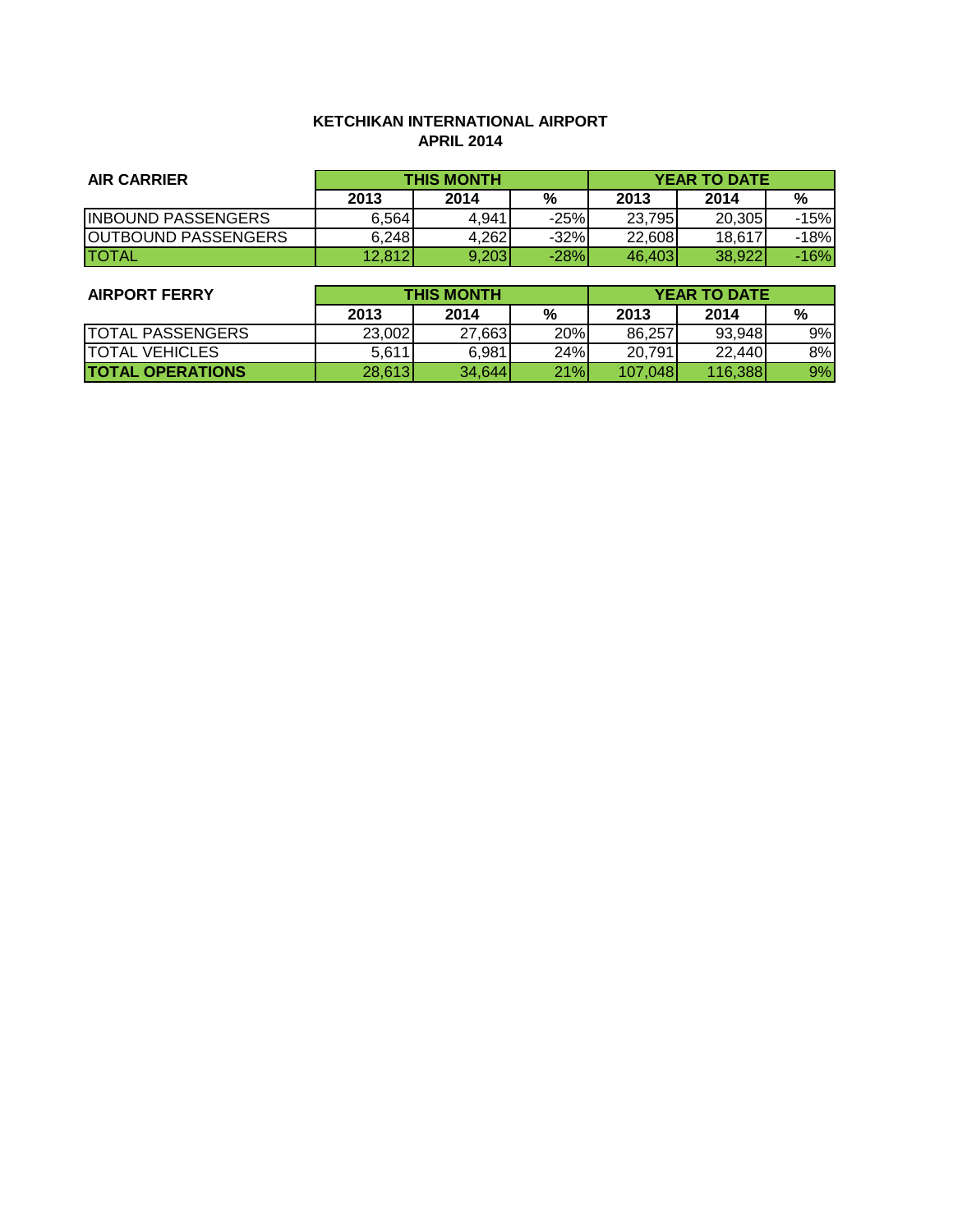# **KETCHIKAN INTERNATIONAL AIRPORT MAY 2014**

| <b>AIR CARRIER</b>         | <b>THIS MONTH</b> |        |        | <b>YEAR TO DATE</b> |        |        |
|----------------------------|-------------------|--------|--------|---------------------|--------|--------|
|                            | 2013              | 2014   | %      | 2013                | 2014   | %      |
| <b>INBOUND PASSENGERS</b>  | 8,872             | 6,900  | $-22%$ | 32.667              | 27.205 | $-17%$ |
| <b>OUTBOUND PASSENGERS</b> | 7,684             | 5,844  | $-24%$ | 30.292              | 24.461 | -19%   |
| <b>ITOTAL</b>              | 16.556            | 12.744 | $-23%$ | 62.959              | 51,666 | -18%l  |

| <b>AIRPORT FERRY</b>    | <b>THIS MONTH</b> |        |               | <b>YEAR TO DATE</b> |         |     |
|-------------------------|-------------------|--------|---------------|---------------------|---------|-----|
|                         | 2013              | 2014   | $\frac{9}{6}$ | 2013                | 2014    | %   |
| <b>TOTAL PASSENGERS</b> | 28,562            | 30.563 | 7%1           | 114,819             | 124.511 | 8%  |
| <b>TOTAL VEHICLES</b>   | 6.559             | 8,028  | 22%           | 27,350              | 30.468  | 11% |
| <b>TOTAL OPERATIONS</b> | 35,121            | 38,591 | 10%           | 142.169             | 154.979 | 9%  |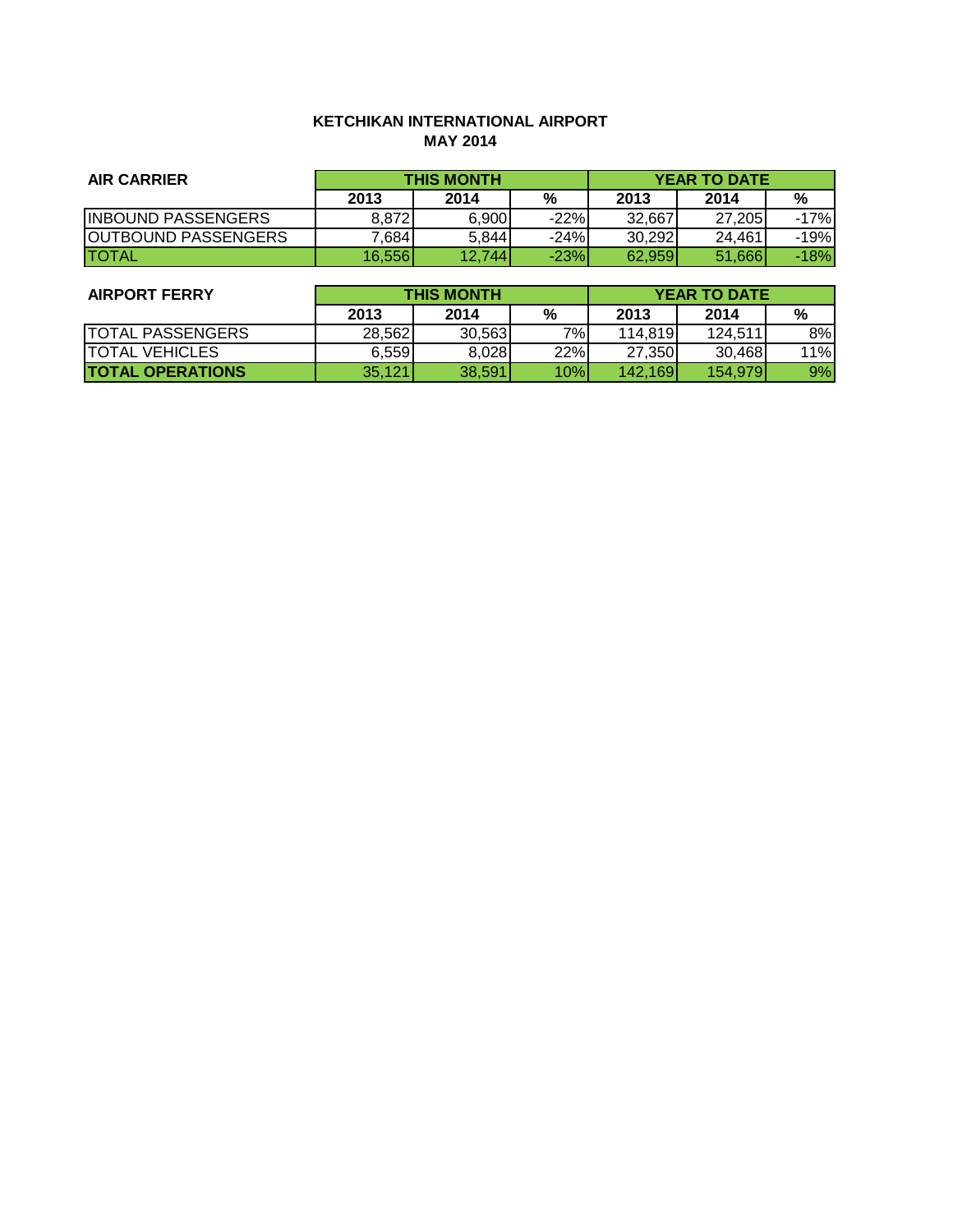## **KETCHIKAN INTERNATIONAL AIRPORT JUNE 2014**

| <b>AIR CARRIER</b>         | <b>THIS MONTH</b> |        |        | <b>YEAR TO DATE</b> |        |        |
|----------------------------|-------------------|--------|--------|---------------------|--------|--------|
|                            | 2013              | 2014   | %      | 2013                | 2014   | %      |
| <b>INBOUND PASSENGERS</b>  | 12,877            | 11.777 | $-9%$  | 45.544              | 38.982 | $-14%$ |
| <b>OUTBOUND PASSENGERS</b> | 10,534            | 9,366  | $-11%$ | 40.826              | 33,827 | $-17%$ |
| <b>TOTAL</b>               | 23.411            | 21.143 | $-10%$ | 86.370              | 72,809 | $-16%$ |

| <b>AIRPORT FERRY</b>    | <b>THIS MONTH</b> |        |        | <b>YEAR TO DATE</b> |         |     |
|-------------------------|-------------------|--------|--------|---------------------|---------|-----|
|                         | 2013              | 2014   | %      | 2013                | 2014    | %   |
| <b>TOTAL PASSENGERS</b> | 35,658            | 30,805 | $-14%$ | 150.477             | 155,316 | 3%  |
| <b>TOTAL VEHICLES</b>   | 7,694             | 8.214  | 7%     | 35.044              | 38.682  | 10% |
| <b>TOTAL OPERATIONS</b> | 43,352            | 39,019 | $-10%$ | 185.521             | 193,998 | 5%  |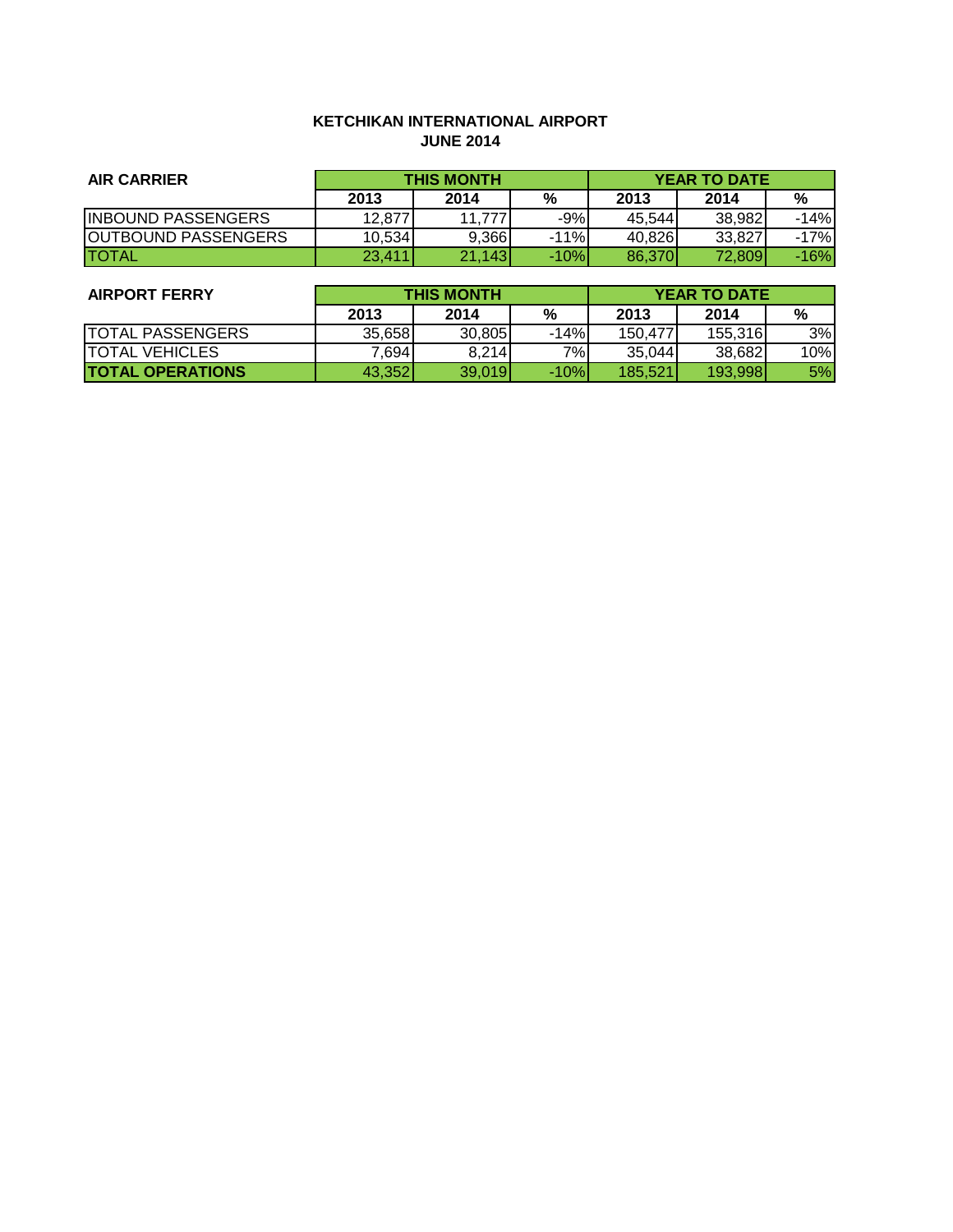# **KETCHIKAN INTERNATIONAL AIRPORT JULY 2014**

| <b>AIR CARRIER</b>         | <b>THIS MONTH</b> |        |       | <b>YEAR TO DATE</b> |         |        |
|----------------------------|-------------------|--------|-------|---------------------|---------|--------|
|                            | 2013              | 2014   | %     | 2013                | 2014    | %      |
| <b>INBOUND PASSENGERS</b>  | 15.762            | 14.779 | $-6%$ | 61,306              | 53.761  | $-12%$ |
| <b>OUTBOUND PASSENGERS</b> | 14,892            | 13.706 | $-8%$ | 55.718              | 47.533  | $-15%$ |
| <b>ITOTAL</b>              | 30.654            | 28,485 | $-7%$ | 117.024             | 101.294 | $-13%$ |

| <b>AIRPORT FERRY</b>    | <b>THIS MONTH</b> |        |    | <b>YEAR TO DATE</b> |         |     |
|-------------------------|-------------------|--------|----|---------------------|---------|-----|
|                         | 2013              | 2014   | %  | 2013                | 2014    | %   |
| <b>TOTAL PASSENGERS</b> | 43,876            | 46,116 | 5% | 194,353             | 201,432 | 4%  |
| <b>TOTAL VEHICLES</b>   | 8.837             | 9,382  | 6% | 43,881              | 48.064  | 10% |
| <b>TOTAL OPERATIONS</b> | 52,713            | 55,498 | 5% | 238,234             | 249,496 | 5%  |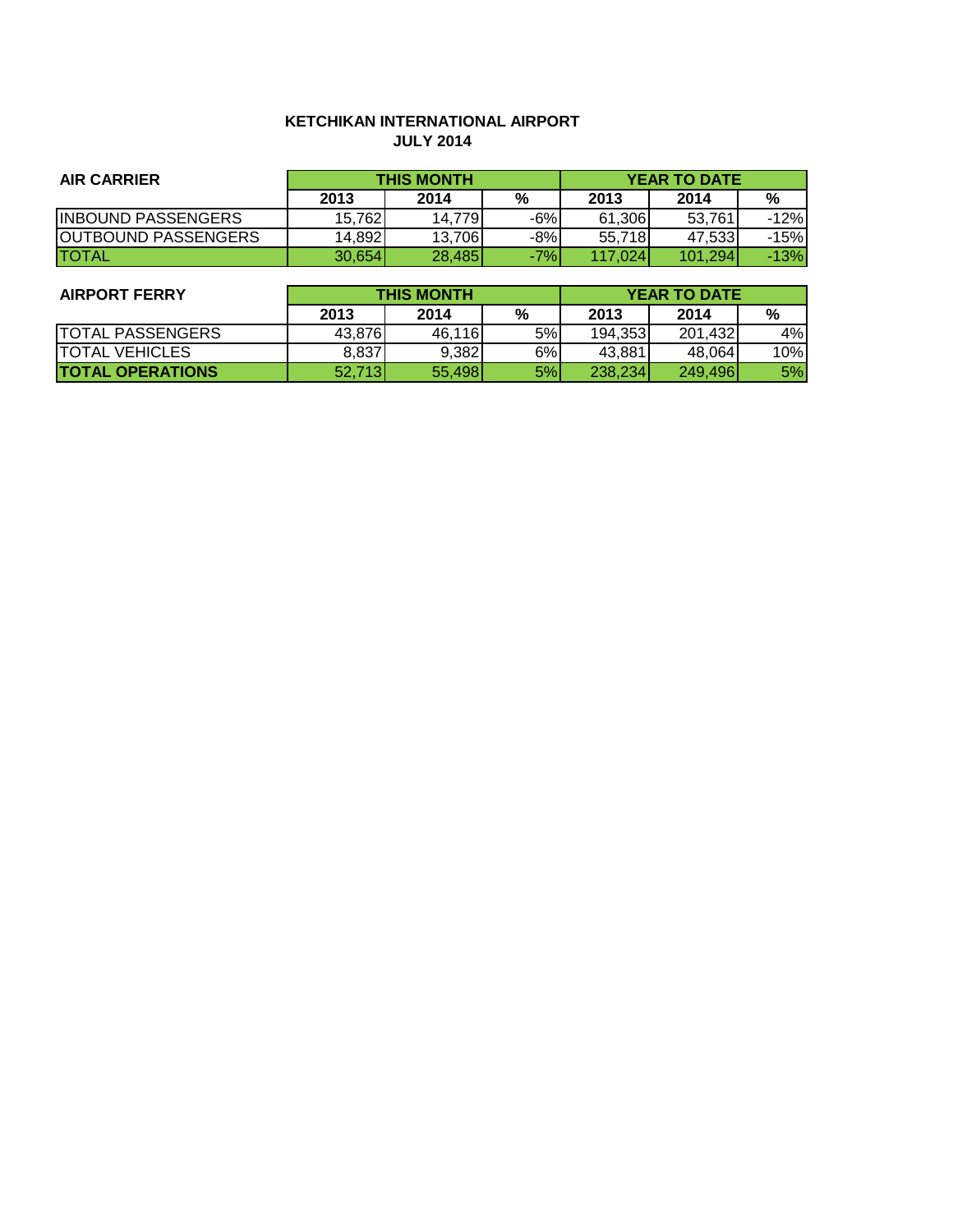## **KETCHIKAN INTERNATIONAL AIRPORT AUGUST 2014**

| <b>AIR CARRIER</b>         | <b>THIS MONTH</b> |        |        | <b>YEAR TO DATE</b> |         |        |
|----------------------------|-------------------|--------|--------|---------------------|---------|--------|
|                            | 2013              | 2014   | %      | 2013                | 2014    | %      |
| <b>INBOUND PASSENGERS</b>  | 14.527            | 12,516 | $-14%$ | 75,833              | 66.277  | $-13%$ |
| <b>OUTBOUND PASSENGERS</b> | 16,363            | 14,129 | -14%   | 72,081              | 61,662  | $-14%$ |
| <b>ITOTAL</b>              | 30,890            | 26,645 | $-14%$ | 147.914             | 127,939 | $-14%$ |

| <b>AIRPORT FERRY</b>     | <b>THIS MONTH</b> |        |       | <b>YEAR TO DATE</b> |         |    |
|--------------------------|-------------------|--------|-------|---------------------|---------|----|
|                          | 2013              | 2014   | %     | 2013                | 2014    | %  |
| <b>TOTAL PASSENGERS</b>  | 47.919            | 44.869 | $-6%$ | 242,272             | 246.301 | 2% |
| <b>TOTAL VEHICLES</b>    | 10,010            | 10,910 | 9%    | 53.891              | 58.974  | 9% |
| <b>ITOTAL OPERATIONS</b> | 57,929            | 55,779 | $-4%$ | 296,163             | 305,275 | 3% |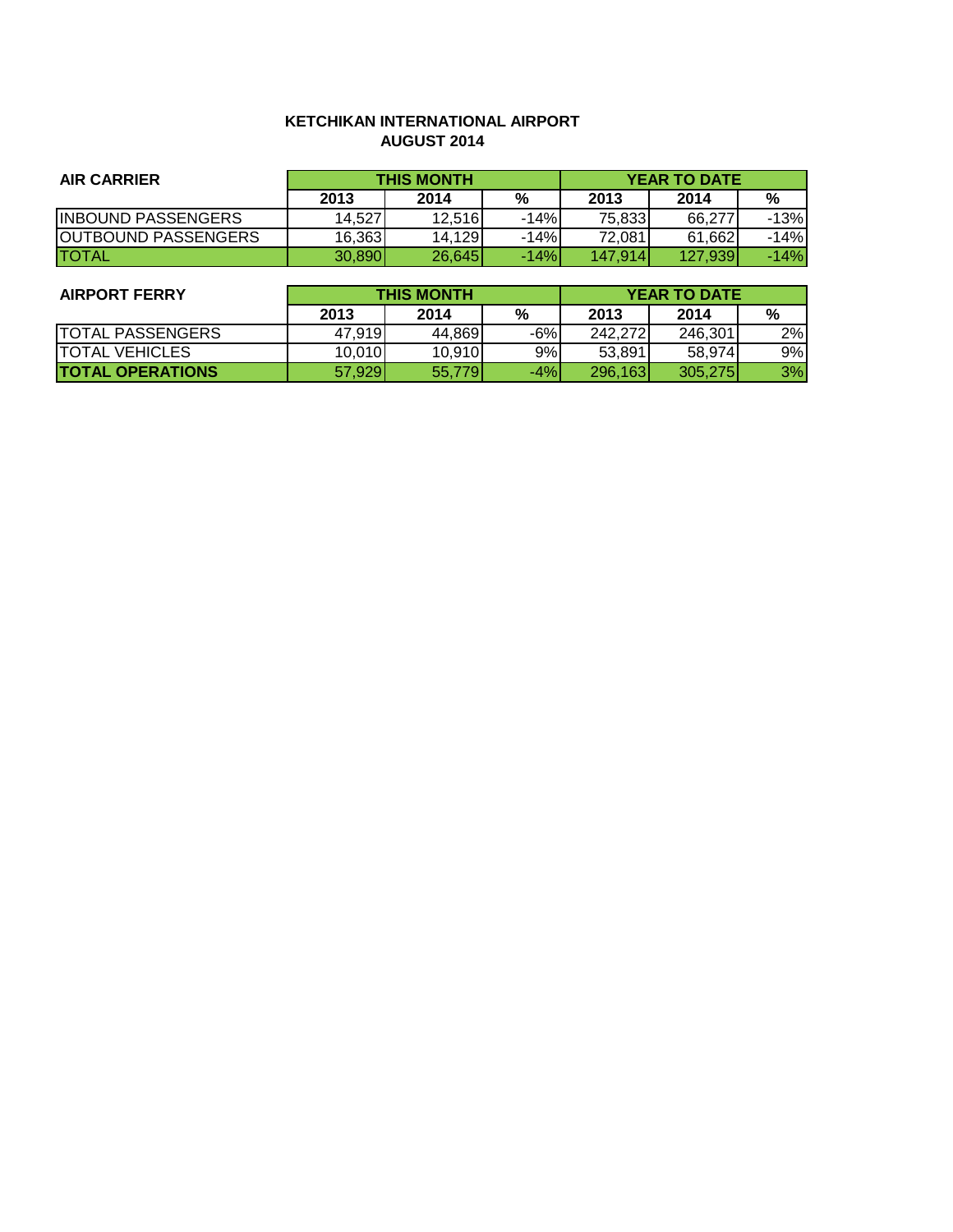## **KETCHIKAN INTERNATIONAL AIRPORT SEPTEMBER 2014**

| <b>AIR CARRIER</b>         | <b>THIS MONTH</b> |        |        | <b>YEAR TO DATE</b> |         |        |
|----------------------------|-------------------|--------|--------|---------------------|---------|--------|
|                            | 2013              | 2014   | %      | 2013                | 2014    | %      |
| <b>INBOUND PASSENGERS</b>  | 8,361             | 6.724  | $-20%$ | 84.194              | 73,001  | $-13%$ |
| <b>OUTBOUND PASSENGERS</b> | 10.775            | 8,256  | $-23%$ | 82.856              | 69,918  | $-16%$ |
| <b>ITOTAL</b>              | 19,136            | 14.980 | $-22%$ | 167,050             | 142.919 | $-14%$ |

| <b>AIRPORT FERRY</b>    | <b>THIS MONTH</b> |        |       | <b>YEAR TO DATE</b> |         |    |
|-------------------------|-------------------|--------|-------|---------------------|---------|----|
|                         | 2013              | 2014   | %     | 2013                | 2014    | %  |
| <b>TOTAL PASSENGERS</b> | 31,499            | 31.292 | $-1%$ | 273.771             | 277,593 | 1% |
| <b>TOTAL VEHICLES</b>   | 7.342             | 7,289  | $-1%$ | 61.233              | 66.263  | 8% |
| <b>TOTAL OPERATIONS</b> | 38,841            | 38,581 | $-1%$ | 335,004             | 343.856 | 3% |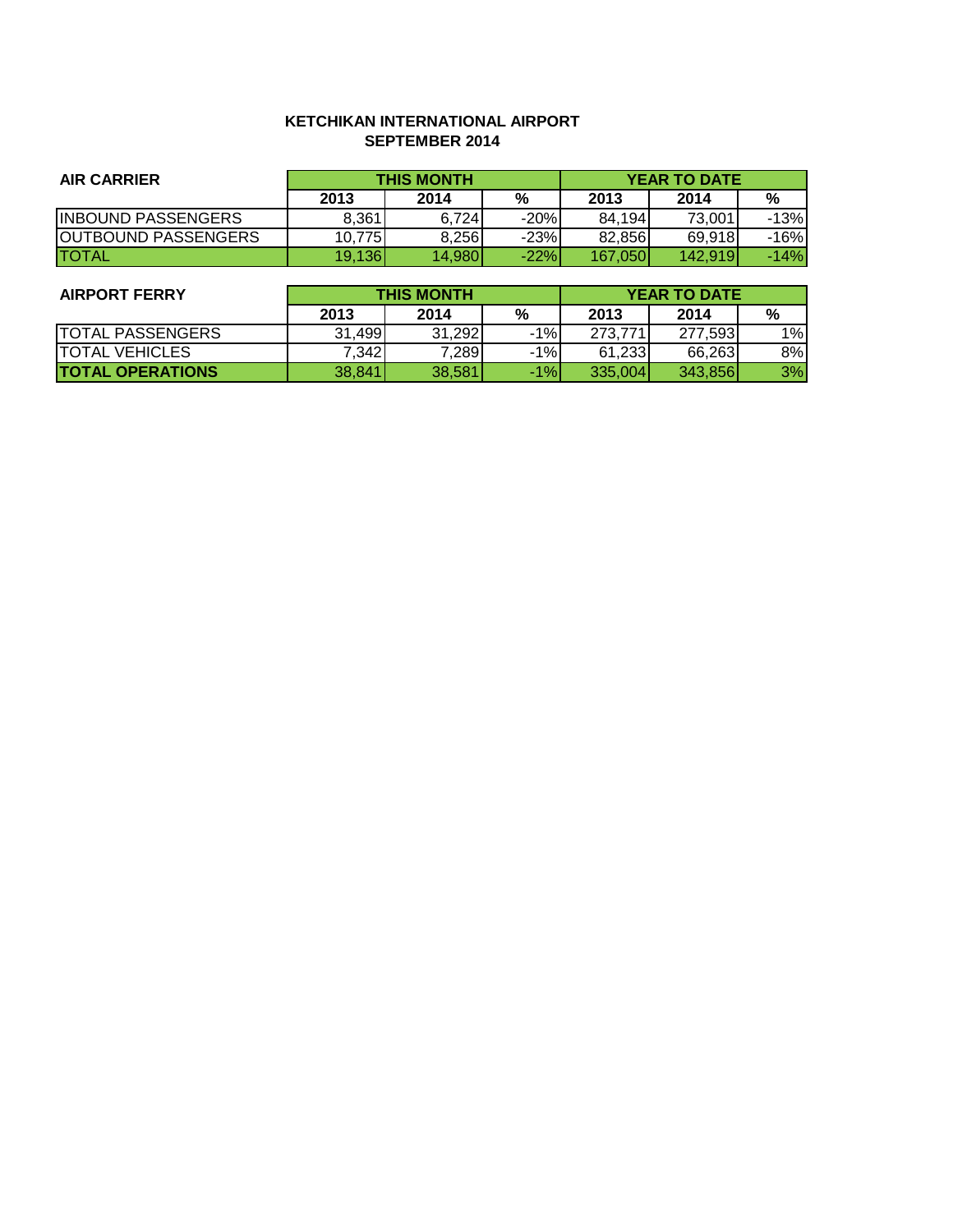## **KETCHIKAN INTERNATIONAL AIRPORT OCTOBER 2014**

| <b>AIR CARRIER</b>         | <b>THIS MONTH</b> |        |        | <b>YEAR TO DATE</b> |         |        |
|----------------------------|-------------------|--------|--------|---------------------|---------|--------|
|                            | 2013              | 2014   | %      | 2013                | 2014    | %      |
| <b>INBOUND PASSENGERS</b>  | 6,394             | 4.766  | $-25%$ | 90.588              | 77.767  | $-14%$ |
| <b>OUTBOUND PASSENGERS</b> | 7,295             | 5.276  | $-28%$ | 90.151              | 75,194  | $-17%$ |
| <b>ITOTAL</b>              | 13.689            | 10.042 | $-27%$ | 180.739I            | 152.961 | $-15%$ |

| <b>AIRPORT FERRY</b>     | <b>THIS MONTH</b> |        |    | <b>YEAR TO DATE</b> |         |       |
|--------------------------|-------------------|--------|----|---------------------|---------|-------|
|                          | 2013              | 2014   | %  | 2013                | 2014    | %     |
| <b>TOTAL PASSENGERS</b>  | 25,974            | 26,255 | 1% | 299,745             | 303.848 | $1\%$ |
| <b>TOTAL VEHICLES</b>    | 6.331             | 6,706  | 6% | 67.564              | 72,9691 | 8%    |
| <b>ITOTAL OPERATIONS</b> | 32.305            | 32,961 | 2% | 367.309             | 376.817 | 3%    |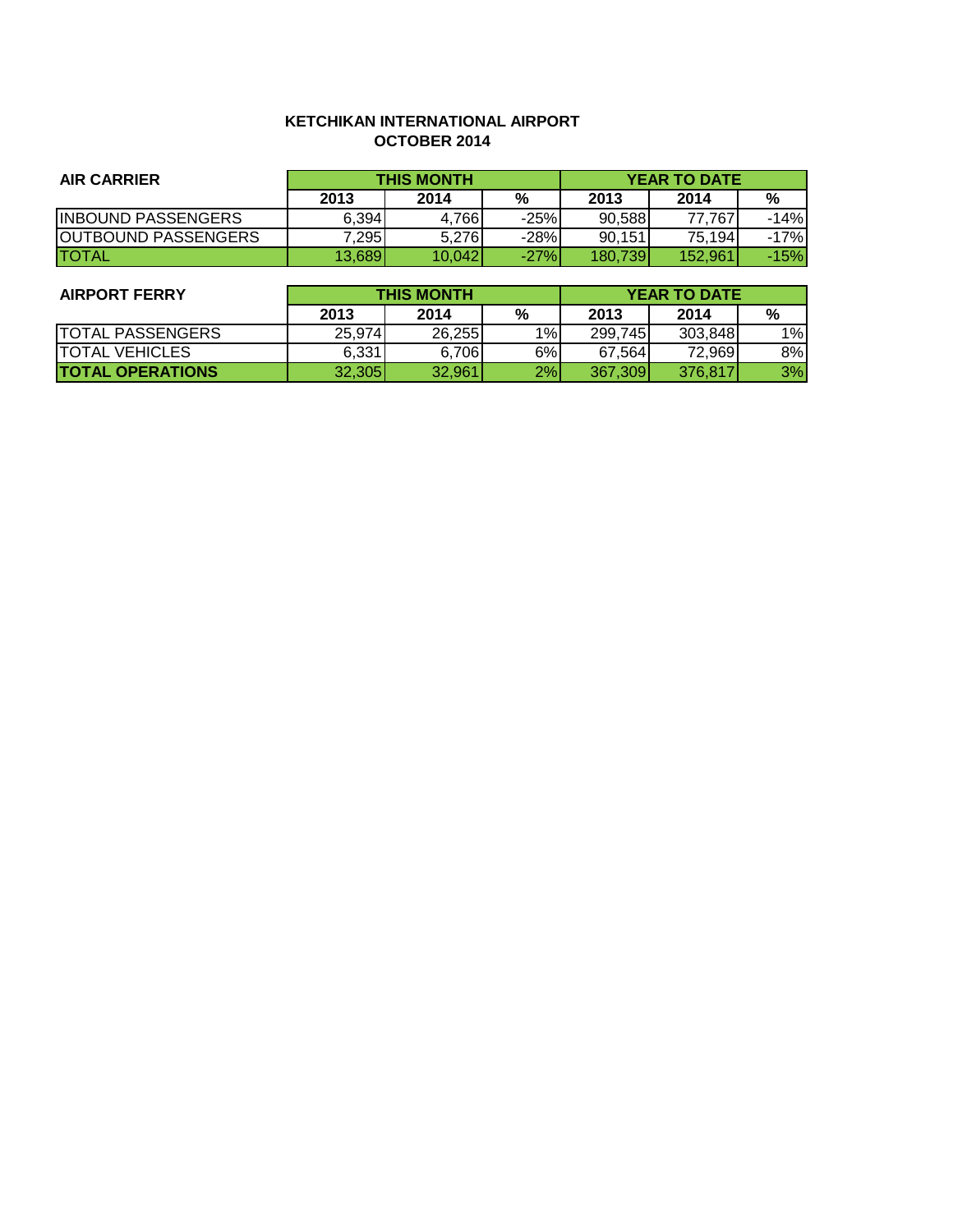## **KETCHIKAN INTERNATIONAL AIRPORT NOVEMBER 2014**

| <b>AIR CARRIER</b>         | <b>THIS MONTH</b> |       |        | <b>YEAR TO DATE</b> |         |        |
|----------------------------|-------------------|-------|--------|---------------------|---------|--------|
|                            | 2013              | 2014  | %      | 2013                | 2014    | %      |
| <b>INBOUND PASSENGERS</b>  | 5,546             | 4.695 | $-15%$ | 96.134              | 82.462  | $-14%$ |
| <b>OUTBOUND PASSENGERS</b> | 5,272             | 4,756 | $-10%$ | 95.423              | 79.950  | -16%   |
| <b>ITOTAL</b>              | 10.818            | 9.451 | $-13%$ | 191.557             | 162,412 | -15%l  |

| <b>AIRPORT FERRY</b>    | <b>THIS MONTH</b> |        |       | <b>YEAR TO DATE</b> |         |    |
|-------------------------|-------------------|--------|-------|---------------------|---------|----|
|                         | 2013              | 2014   | %     | 2013                | 2014    | %  |
| <b>TOTAL PASSENGERS</b> | 25,066            | 23.415 | $-7%$ | 324.811             | 327.263 | 1% |
| <b>ITOTAL VEHICLES</b>  | 6,061             | 5.777  | $-5%$ | 73,625              | 78,746  | 7% |
| <b>TOTAL OPERATIONS</b> | 31,127            | 29,192 | $-6%$ | 398,436             | 406.009 | 2% |